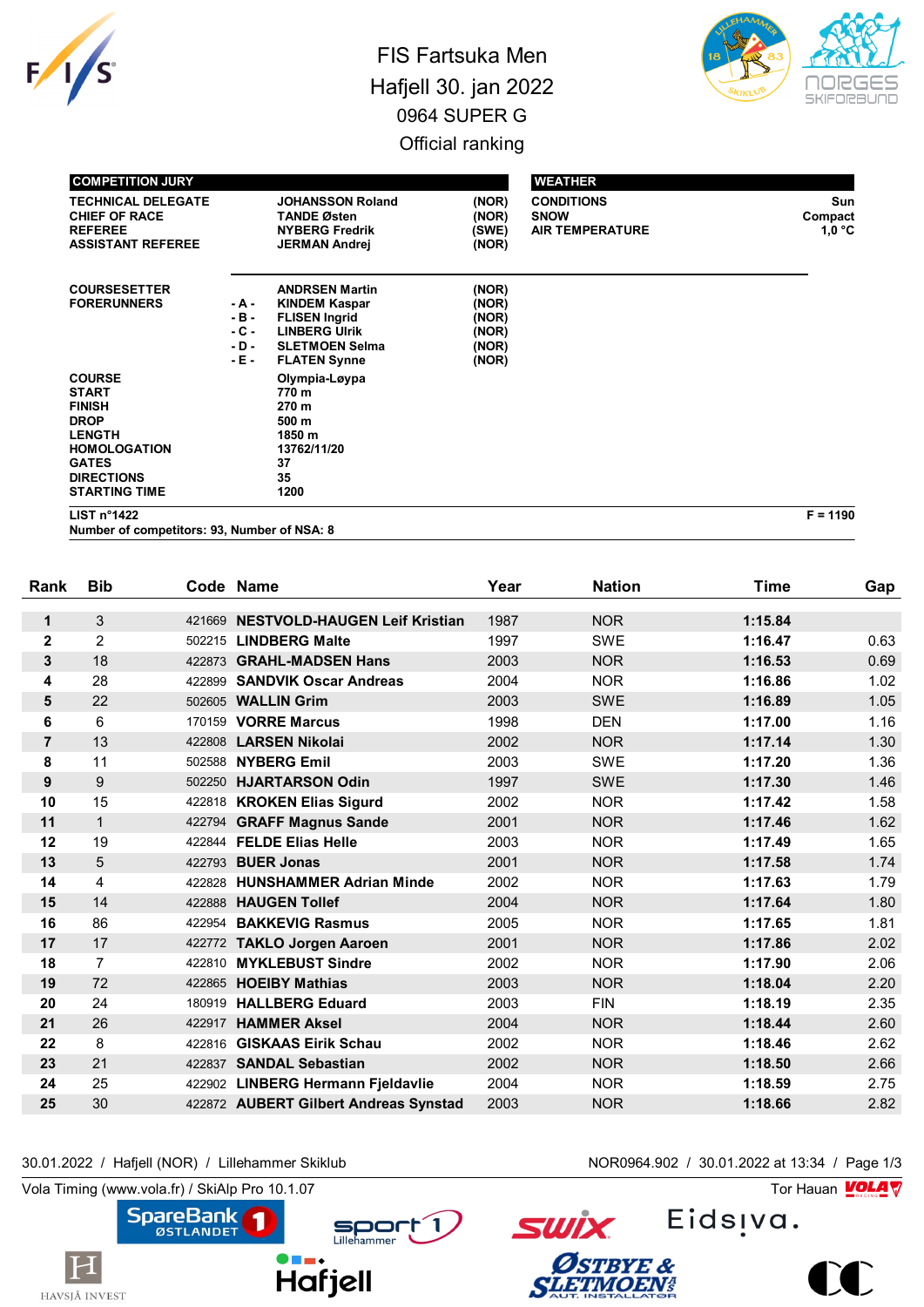

## FIS Fartsuka Men Hafjell 30. jan 2022 0964 SUPER G Official ranking



| 56<br>2003<br><b>SWE</b><br>1:18.79<br>2.95<br>26<br>502566 KONGSHOLM Lucas<br>39<br>2003<br>1:19.00<br>3.16<br>27<br>422843 ROESJORDE Noah Sjoevik<br><b>NOR</b><br>42<br>28<br>2001<br><b>SWE</b><br>1:19.01<br>3.17<br>502466 <b>WALLIN Atle</b><br>27<br>28<br>6533336 FLANDERS Erik<br>2003<br><b>USA</b><br>1:19.01<br>3.17<br>30<br>29<br>2004<br><b>NOR</b><br>3.19<br>422916 AUREN Nicholas<br>1:19.03<br>20<br>422830 HOLTER Mikael Oscar<br>2002<br><b>NOR</b><br>1:19.04<br>3.20<br>31<br>38<br>2003<br><b>SWE</b><br>1:19.09<br>3.25<br>32<br>502561 HANSSON Benjamin<br>33<br>40<br>2002<br><b>NOR</b><br>3.38<br>422814 FREDRIKSEN Marius<br>1:19.22<br>23<br><b>NOR</b><br>1:19.28<br>3.44<br>34<br>2002<br>422821 STRAUME Fredrik August<br>32<br>2004<br><b>NOR</b><br>3.48<br>35<br>422893 BRAEKKEN Theodor<br>1:19.32<br>16<br>3.54<br>36<br>2003<br><b>NOR</b><br>1:19.38<br>422853 HERLAND Johs Braathen<br>37<br>44<br>2002<br><b>SWE</b><br>1:19.57<br>3.73<br>502496 ERIKSSON ELMROTH Timothy<br>35<br>2003<br><b>NOR</b><br>3.85<br>38<br>422856 STROEM-HANSEN Aksel Marinius<br>1:19.69<br>57<br>3.88<br>39<br>502655 SVELANDER Simon<br>2004<br><b>SWE</b><br>1:19.72<br>52<br>2003<br><b>NOR</b><br>3.91<br>40<br>422866 AANEBY Oskar Willy<br>1:19.75<br>87<br>2005<br><b>NOR</b><br>4.08<br>41<br>422958 OESTROEM Hjalmar Christoffer<br>1:19.92<br>41<br>4.11<br>42<br>422868 NORDHEIM Kristian<br>2003<br><b>NOR</b><br>1:19.95<br>43<br>68<br>2005<br><b>NOR</b><br>1:19.99<br>4.15<br>422955 BENGSTON Sebastian<br>4.21<br>49<br>2004<br><b>NOR</b><br>44<br>422898 RAAHOLT BJERKNES Elias<br>1:20.05<br>69<br>4.29<br>45<br>2005<br><b>NOR</b><br>1:20.13<br>422943 HAGEN Casper Bakke<br>45<br>2003<br><b>NOR</b><br>4.42<br>46<br>422867 SKARSETH Jonathan Lindblad<br>1:20.26<br>50<br>2004<br><b>NOR</b><br>4.47<br>47<br>422904 ASPAAS Sander<br>1:20.31<br>43<br>203232 BURDA Nico<br>2005<br><b>GER</b><br>1:20.53<br>4.69<br>48<br>47<br>422884 KIRKEBOEEN Eilev<br>2004<br>4.90<br>49<br><b>NOR</b><br>1:20.74<br>85<br>2005<br><b>NOR</b><br>4.93<br>50<br>422963 FOSSEIDBRAATEN Joakim<br>1:20.77<br>51<br>34<br>2004<br><b>SWE</b><br>1:20.82<br>4.98<br>502649 MALKER Filip<br>80<br><b>NOR</b><br>1:20.93<br>5.09<br>52<br>422950 HAGAN Sebastian<br>2005<br>48<br>422923 ROEISE Marius<br>2004<br><b>NOR</b><br>5.22<br>53<br>1:21.06<br>5.40<br>36<br>2003<br><b>NOR</b><br>1:21.24<br>54<br>422850 BUGGE Andreas Haugdal<br>78<br>5.59<br>55<br>2004<br><b>NOR</b><br>1:21.43<br>422915 FOSSE Vetle Fjellstad<br>33<br>2004<br><b>SWE</b><br>5.98<br>56<br>502639 LIND Lucas<br>1:21.82<br>57<br>54<br>502607 OLSSON Gustav<br>2003<br><b>SWE</b><br>6.03<br>1:21.87<br>58<br><b>SWE</b><br>6.42<br>90<br>502695 MIKELSSON Olle<br>2005<br>1:22.26<br>6.64<br>59<br>91<br>422945 LANGFELDT Anders<br>2005<br><b>NOR</b><br>1:22.48<br>89<br>2005<br><b>NOR</b><br>1:22.64<br>6.80<br>60<br>422953 RASMUSSEN Jonathan Holst<br>66<br>6.82<br>61<br>422938 SANNES Birk Barlaug<br>2005<br><b>NOR</b><br>1:22.66<br>62<br>92<br>422932 VIK Elias<br>2005<br><b>NOR</b><br>1:22.70<br>6.86<br>63<br>53<br>422897 ERTESVAAG Kristoffer<br>2004<br><b>NOR</b><br>6.96<br>1:22.80<br>6.98<br>64<br>76<br>422966 GIAEVER Amund<br>2005<br><b>NOR</b><br>1:22.82<br>$10$<br>65<br>422120 SAUGESTAD Stian<br>1992<br><b>NOR</b><br>1:22.84<br>7.00<br>62<br><b>NOR</b><br>66<br>422944 JOHANSEN Fredrik Unhjem<br>2005<br>1:22.87<br>7.03<br>67<br>79<br>502715 AXELHED Pontus<br>2005<br>SWE<br>1:23.03<br>7.19<br>75<br><b>NOR</b><br>68<br>422933 STRAND Kristian<br>2005<br>1:23.10<br>7.26<br>69<br>84<br>502705 SVENSSON Axel<br>2005<br><b>SWE</b><br>1:23.16<br>7.32<br>58<br>2004<br>70<br>422907 MEUSBURGER Peter<br><b>NOR</b><br>1:23.17<br>7.33 | Rank | <b>Bib</b> | Code Name                        | Year | <b>Nation</b> | <b>Time</b> | Gap  |
|---------------------------------------------------------------------------------------------------------------------------------------------------------------------------------------------------------------------------------------------------------------------------------------------------------------------------------------------------------------------------------------------------------------------------------------------------------------------------------------------------------------------------------------------------------------------------------------------------------------------------------------------------------------------------------------------------------------------------------------------------------------------------------------------------------------------------------------------------------------------------------------------------------------------------------------------------------------------------------------------------------------------------------------------------------------------------------------------------------------------------------------------------------------------------------------------------------------------------------------------------------------------------------------------------------------------------------------------------------------------------------------------------------------------------------------------------------------------------------------------------------------------------------------------------------------------------------------------------------------------------------------------------------------------------------------------------------------------------------------------------------------------------------------------------------------------------------------------------------------------------------------------------------------------------------------------------------------------------------------------------------------------------------------------------------------------------------------------------------------------------------------------------------------------------------------------------------------------------------------------------------------------------------------------------------------------------------------------------------------------------------------------------------------------------------------------------------------------------------------------------------------------------------------------------------------------------------------------------------------------------------------------------------------------------------------------------------------------------------------------------------------------------------------------------------------------------------------------------------------------------------------------------------------------------------------------------------------------------------------------------------------------------------------------------------------------------------------------------------------------------------------------------------------------------------------------------------------------------------------------------------------------------------------------------------------------------------------------------------------------------------------------------------------------------------------------------------------------------------------------------------------------------------------------------------------------------------------------------------------------------------------------------------------------------------------------------------------------------------------------------------------------------------------------------------|------|------------|----------------------------------|------|---------------|-------------|------|
|                                                                                                                                                                                                                                                                                                                                                                                                                                                                                                                                                                                                                                                                                                                                                                                                                                                                                                                                                                                                                                                                                                                                                                                                                                                                                                                                                                                                                                                                                                                                                                                                                                                                                                                                                                                                                                                                                                                                                                                                                                                                                                                                                                                                                                                                                                                                                                                                                                                                                                                                                                                                                                                                                                                                                                                                                                                                                                                                                                                                                                                                                                                                                                                                                                                                                                                                                                                                                                                                                                                                                                                                                                                                                                                                                                                                         |      |            |                                  |      |               |             |      |
|                                                                                                                                                                                                                                                                                                                                                                                                                                                                                                                                                                                                                                                                                                                                                                                                                                                                                                                                                                                                                                                                                                                                                                                                                                                                                                                                                                                                                                                                                                                                                                                                                                                                                                                                                                                                                                                                                                                                                                                                                                                                                                                                                                                                                                                                                                                                                                                                                                                                                                                                                                                                                                                                                                                                                                                                                                                                                                                                                                                                                                                                                                                                                                                                                                                                                                                                                                                                                                                                                                                                                                                                                                                                                                                                                                                                         |      |            |                                  |      |               |             |      |
|                                                                                                                                                                                                                                                                                                                                                                                                                                                                                                                                                                                                                                                                                                                                                                                                                                                                                                                                                                                                                                                                                                                                                                                                                                                                                                                                                                                                                                                                                                                                                                                                                                                                                                                                                                                                                                                                                                                                                                                                                                                                                                                                                                                                                                                                                                                                                                                                                                                                                                                                                                                                                                                                                                                                                                                                                                                                                                                                                                                                                                                                                                                                                                                                                                                                                                                                                                                                                                                                                                                                                                                                                                                                                                                                                                                                         |      |            |                                  |      |               |             |      |
|                                                                                                                                                                                                                                                                                                                                                                                                                                                                                                                                                                                                                                                                                                                                                                                                                                                                                                                                                                                                                                                                                                                                                                                                                                                                                                                                                                                                                                                                                                                                                                                                                                                                                                                                                                                                                                                                                                                                                                                                                                                                                                                                                                                                                                                                                                                                                                                                                                                                                                                                                                                                                                                                                                                                                                                                                                                                                                                                                                                                                                                                                                                                                                                                                                                                                                                                                                                                                                                                                                                                                                                                                                                                                                                                                                                                         |      |            |                                  |      |               |             |      |
|                                                                                                                                                                                                                                                                                                                                                                                                                                                                                                                                                                                                                                                                                                                                                                                                                                                                                                                                                                                                                                                                                                                                                                                                                                                                                                                                                                                                                                                                                                                                                                                                                                                                                                                                                                                                                                                                                                                                                                                                                                                                                                                                                                                                                                                                                                                                                                                                                                                                                                                                                                                                                                                                                                                                                                                                                                                                                                                                                                                                                                                                                                                                                                                                                                                                                                                                                                                                                                                                                                                                                                                                                                                                                                                                                                                                         |      |            |                                  |      |               |             |      |
|                                                                                                                                                                                                                                                                                                                                                                                                                                                                                                                                                                                                                                                                                                                                                                                                                                                                                                                                                                                                                                                                                                                                                                                                                                                                                                                                                                                                                                                                                                                                                                                                                                                                                                                                                                                                                                                                                                                                                                                                                                                                                                                                                                                                                                                                                                                                                                                                                                                                                                                                                                                                                                                                                                                                                                                                                                                                                                                                                                                                                                                                                                                                                                                                                                                                                                                                                                                                                                                                                                                                                                                                                                                                                                                                                                                                         |      |            |                                  |      |               |             |      |
|                                                                                                                                                                                                                                                                                                                                                                                                                                                                                                                                                                                                                                                                                                                                                                                                                                                                                                                                                                                                                                                                                                                                                                                                                                                                                                                                                                                                                                                                                                                                                                                                                                                                                                                                                                                                                                                                                                                                                                                                                                                                                                                                                                                                                                                                                                                                                                                                                                                                                                                                                                                                                                                                                                                                                                                                                                                                                                                                                                                                                                                                                                                                                                                                                                                                                                                                                                                                                                                                                                                                                                                                                                                                                                                                                                                                         |      |            |                                  |      |               |             |      |
|                                                                                                                                                                                                                                                                                                                                                                                                                                                                                                                                                                                                                                                                                                                                                                                                                                                                                                                                                                                                                                                                                                                                                                                                                                                                                                                                                                                                                                                                                                                                                                                                                                                                                                                                                                                                                                                                                                                                                                                                                                                                                                                                                                                                                                                                                                                                                                                                                                                                                                                                                                                                                                                                                                                                                                                                                                                                                                                                                                                                                                                                                                                                                                                                                                                                                                                                                                                                                                                                                                                                                                                                                                                                                                                                                                                                         |      |            |                                  |      |               |             |      |
|                                                                                                                                                                                                                                                                                                                                                                                                                                                                                                                                                                                                                                                                                                                                                                                                                                                                                                                                                                                                                                                                                                                                                                                                                                                                                                                                                                                                                                                                                                                                                                                                                                                                                                                                                                                                                                                                                                                                                                                                                                                                                                                                                                                                                                                                                                                                                                                                                                                                                                                                                                                                                                                                                                                                                                                                                                                                                                                                                                                                                                                                                                                                                                                                                                                                                                                                                                                                                                                                                                                                                                                                                                                                                                                                                                                                         |      |            |                                  |      |               |             |      |
|                                                                                                                                                                                                                                                                                                                                                                                                                                                                                                                                                                                                                                                                                                                                                                                                                                                                                                                                                                                                                                                                                                                                                                                                                                                                                                                                                                                                                                                                                                                                                                                                                                                                                                                                                                                                                                                                                                                                                                                                                                                                                                                                                                                                                                                                                                                                                                                                                                                                                                                                                                                                                                                                                                                                                                                                                                                                                                                                                                                                                                                                                                                                                                                                                                                                                                                                                                                                                                                                                                                                                                                                                                                                                                                                                                                                         |      |            |                                  |      |               |             |      |
|                                                                                                                                                                                                                                                                                                                                                                                                                                                                                                                                                                                                                                                                                                                                                                                                                                                                                                                                                                                                                                                                                                                                                                                                                                                                                                                                                                                                                                                                                                                                                                                                                                                                                                                                                                                                                                                                                                                                                                                                                                                                                                                                                                                                                                                                                                                                                                                                                                                                                                                                                                                                                                                                                                                                                                                                                                                                                                                                                                                                                                                                                                                                                                                                                                                                                                                                                                                                                                                                                                                                                                                                                                                                                                                                                                                                         |      |            |                                  |      |               |             |      |
|                                                                                                                                                                                                                                                                                                                                                                                                                                                                                                                                                                                                                                                                                                                                                                                                                                                                                                                                                                                                                                                                                                                                                                                                                                                                                                                                                                                                                                                                                                                                                                                                                                                                                                                                                                                                                                                                                                                                                                                                                                                                                                                                                                                                                                                                                                                                                                                                                                                                                                                                                                                                                                                                                                                                                                                                                                                                                                                                                                                                                                                                                                                                                                                                                                                                                                                                                                                                                                                                                                                                                                                                                                                                                                                                                                                                         |      |            |                                  |      |               |             |      |
|                                                                                                                                                                                                                                                                                                                                                                                                                                                                                                                                                                                                                                                                                                                                                                                                                                                                                                                                                                                                                                                                                                                                                                                                                                                                                                                                                                                                                                                                                                                                                                                                                                                                                                                                                                                                                                                                                                                                                                                                                                                                                                                                                                                                                                                                                                                                                                                                                                                                                                                                                                                                                                                                                                                                                                                                                                                                                                                                                                                                                                                                                                                                                                                                                                                                                                                                                                                                                                                                                                                                                                                                                                                                                                                                                                                                         |      |            |                                  |      |               |             |      |
|                                                                                                                                                                                                                                                                                                                                                                                                                                                                                                                                                                                                                                                                                                                                                                                                                                                                                                                                                                                                                                                                                                                                                                                                                                                                                                                                                                                                                                                                                                                                                                                                                                                                                                                                                                                                                                                                                                                                                                                                                                                                                                                                                                                                                                                                                                                                                                                                                                                                                                                                                                                                                                                                                                                                                                                                                                                                                                                                                                                                                                                                                                                                                                                                                                                                                                                                                                                                                                                                                                                                                                                                                                                                                                                                                                                                         |      |            |                                  |      |               |             |      |
|                                                                                                                                                                                                                                                                                                                                                                                                                                                                                                                                                                                                                                                                                                                                                                                                                                                                                                                                                                                                                                                                                                                                                                                                                                                                                                                                                                                                                                                                                                                                                                                                                                                                                                                                                                                                                                                                                                                                                                                                                                                                                                                                                                                                                                                                                                                                                                                                                                                                                                                                                                                                                                                                                                                                                                                                                                                                                                                                                                                                                                                                                                                                                                                                                                                                                                                                                                                                                                                                                                                                                                                                                                                                                                                                                                                                         |      |            |                                  |      |               |             |      |
|                                                                                                                                                                                                                                                                                                                                                                                                                                                                                                                                                                                                                                                                                                                                                                                                                                                                                                                                                                                                                                                                                                                                                                                                                                                                                                                                                                                                                                                                                                                                                                                                                                                                                                                                                                                                                                                                                                                                                                                                                                                                                                                                                                                                                                                                                                                                                                                                                                                                                                                                                                                                                                                                                                                                                                                                                                                                                                                                                                                                                                                                                                                                                                                                                                                                                                                                                                                                                                                                                                                                                                                                                                                                                                                                                                                                         |      |            |                                  |      |               |             |      |
|                                                                                                                                                                                                                                                                                                                                                                                                                                                                                                                                                                                                                                                                                                                                                                                                                                                                                                                                                                                                                                                                                                                                                                                                                                                                                                                                                                                                                                                                                                                                                                                                                                                                                                                                                                                                                                                                                                                                                                                                                                                                                                                                                                                                                                                                                                                                                                                                                                                                                                                                                                                                                                                                                                                                                                                                                                                                                                                                                                                                                                                                                                                                                                                                                                                                                                                                                                                                                                                                                                                                                                                                                                                                                                                                                                                                         |      |            |                                  |      |               |             |      |
|                                                                                                                                                                                                                                                                                                                                                                                                                                                                                                                                                                                                                                                                                                                                                                                                                                                                                                                                                                                                                                                                                                                                                                                                                                                                                                                                                                                                                                                                                                                                                                                                                                                                                                                                                                                                                                                                                                                                                                                                                                                                                                                                                                                                                                                                                                                                                                                                                                                                                                                                                                                                                                                                                                                                                                                                                                                                                                                                                                                                                                                                                                                                                                                                                                                                                                                                                                                                                                                                                                                                                                                                                                                                                                                                                                                                         |      |            |                                  |      |               |             |      |
|                                                                                                                                                                                                                                                                                                                                                                                                                                                                                                                                                                                                                                                                                                                                                                                                                                                                                                                                                                                                                                                                                                                                                                                                                                                                                                                                                                                                                                                                                                                                                                                                                                                                                                                                                                                                                                                                                                                                                                                                                                                                                                                                                                                                                                                                                                                                                                                                                                                                                                                                                                                                                                                                                                                                                                                                                                                                                                                                                                                                                                                                                                                                                                                                                                                                                                                                                                                                                                                                                                                                                                                                                                                                                                                                                                                                         |      |            |                                  |      |               |             |      |
|                                                                                                                                                                                                                                                                                                                                                                                                                                                                                                                                                                                                                                                                                                                                                                                                                                                                                                                                                                                                                                                                                                                                                                                                                                                                                                                                                                                                                                                                                                                                                                                                                                                                                                                                                                                                                                                                                                                                                                                                                                                                                                                                                                                                                                                                                                                                                                                                                                                                                                                                                                                                                                                                                                                                                                                                                                                                                                                                                                                                                                                                                                                                                                                                                                                                                                                                                                                                                                                                                                                                                                                                                                                                                                                                                                                                         |      |            |                                  |      |               |             |      |
|                                                                                                                                                                                                                                                                                                                                                                                                                                                                                                                                                                                                                                                                                                                                                                                                                                                                                                                                                                                                                                                                                                                                                                                                                                                                                                                                                                                                                                                                                                                                                                                                                                                                                                                                                                                                                                                                                                                                                                                                                                                                                                                                                                                                                                                                                                                                                                                                                                                                                                                                                                                                                                                                                                                                                                                                                                                                                                                                                                                                                                                                                                                                                                                                                                                                                                                                                                                                                                                                                                                                                                                                                                                                                                                                                                                                         |      |            |                                  |      |               |             |      |
|                                                                                                                                                                                                                                                                                                                                                                                                                                                                                                                                                                                                                                                                                                                                                                                                                                                                                                                                                                                                                                                                                                                                                                                                                                                                                                                                                                                                                                                                                                                                                                                                                                                                                                                                                                                                                                                                                                                                                                                                                                                                                                                                                                                                                                                                                                                                                                                                                                                                                                                                                                                                                                                                                                                                                                                                                                                                                                                                                                                                                                                                                                                                                                                                                                                                                                                                                                                                                                                                                                                                                                                                                                                                                                                                                                                                         |      |            |                                  |      |               |             |      |
|                                                                                                                                                                                                                                                                                                                                                                                                                                                                                                                                                                                                                                                                                                                                                                                                                                                                                                                                                                                                                                                                                                                                                                                                                                                                                                                                                                                                                                                                                                                                                                                                                                                                                                                                                                                                                                                                                                                                                                                                                                                                                                                                                                                                                                                                                                                                                                                                                                                                                                                                                                                                                                                                                                                                                                                                                                                                                                                                                                                                                                                                                                                                                                                                                                                                                                                                                                                                                                                                                                                                                                                                                                                                                                                                                                                                         |      |            |                                  |      |               |             |      |
|                                                                                                                                                                                                                                                                                                                                                                                                                                                                                                                                                                                                                                                                                                                                                                                                                                                                                                                                                                                                                                                                                                                                                                                                                                                                                                                                                                                                                                                                                                                                                                                                                                                                                                                                                                                                                                                                                                                                                                                                                                                                                                                                                                                                                                                                                                                                                                                                                                                                                                                                                                                                                                                                                                                                                                                                                                                                                                                                                                                                                                                                                                                                                                                                                                                                                                                                                                                                                                                                                                                                                                                                                                                                                                                                                                                                         |      |            |                                  |      |               |             |      |
|                                                                                                                                                                                                                                                                                                                                                                                                                                                                                                                                                                                                                                                                                                                                                                                                                                                                                                                                                                                                                                                                                                                                                                                                                                                                                                                                                                                                                                                                                                                                                                                                                                                                                                                                                                                                                                                                                                                                                                                                                                                                                                                                                                                                                                                                                                                                                                                                                                                                                                                                                                                                                                                                                                                                                                                                                                                                                                                                                                                                                                                                                                                                                                                                                                                                                                                                                                                                                                                                                                                                                                                                                                                                                                                                                                                                         |      |            |                                  |      |               |             |      |
|                                                                                                                                                                                                                                                                                                                                                                                                                                                                                                                                                                                                                                                                                                                                                                                                                                                                                                                                                                                                                                                                                                                                                                                                                                                                                                                                                                                                                                                                                                                                                                                                                                                                                                                                                                                                                                                                                                                                                                                                                                                                                                                                                                                                                                                                                                                                                                                                                                                                                                                                                                                                                                                                                                                                                                                                                                                                                                                                                                                                                                                                                                                                                                                                                                                                                                                                                                                                                                                                                                                                                                                                                                                                                                                                                                                                         |      |            |                                  |      |               |             |      |
|                                                                                                                                                                                                                                                                                                                                                                                                                                                                                                                                                                                                                                                                                                                                                                                                                                                                                                                                                                                                                                                                                                                                                                                                                                                                                                                                                                                                                                                                                                                                                                                                                                                                                                                                                                                                                                                                                                                                                                                                                                                                                                                                                                                                                                                                                                                                                                                                                                                                                                                                                                                                                                                                                                                                                                                                                                                                                                                                                                                                                                                                                                                                                                                                                                                                                                                                                                                                                                                                                                                                                                                                                                                                                                                                                                                                         |      |            |                                  |      |               |             |      |
|                                                                                                                                                                                                                                                                                                                                                                                                                                                                                                                                                                                                                                                                                                                                                                                                                                                                                                                                                                                                                                                                                                                                                                                                                                                                                                                                                                                                                                                                                                                                                                                                                                                                                                                                                                                                                                                                                                                                                                                                                                                                                                                                                                                                                                                                                                                                                                                                                                                                                                                                                                                                                                                                                                                                                                                                                                                                                                                                                                                                                                                                                                                                                                                                                                                                                                                                                                                                                                                                                                                                                                                                                                                                                                                                                                                                         |      |            |                                  |      |               |             |      |
|                                                                                                                                                                                                                                                                                                                                                                                                                                                                                                                                                                                                                                                                                                                                                                                                                                                                                                                                                                                                                                                                                                                                                                                                                                                                                                                                                                                                                                                                                                                                                                                                                                                                                                                                                                                                                                                                                                                                                                                                                                                                                                                                                                                                                                                                                                                                                                                                                                                                                                                                                                                                                                                                                                                                                                                                                                                                                                                                                                                                                                                                                                                                                                                                                                                                                                                                                                                                                                                                                                                                                                                                                                                                                                                                                                                                         |      |            |                                  |      |               |             |      |
|                                                                                                                                                                                                                                                                                                                                                                                                                                                                                                                                                                                                                                                                                                                                                                                                                                                                                                                                                                                                                                                                                                                                                                                                                                                                                                                                                                                                                                                                                                                                                                                                                                                                                                                                                                                                                                                                                                                                                                                                                                                                                                                                                                                                                                                                                                                                                                                                                                                                                                                                                                                                                                                                                                                                                                                                                                                                                                                                                                                                                                                                                                                                                                                                                                                                                                                                                                                                                                                                                                                                                                                                                                                                                                                                                                                                         |      |            |                                  |      |               |             |      |
|                                                                                                                                                                                                                                                                                                                                                                                                                                                                                                                                                                                                                                                                                                                                                                                                                                                                                                                                                                                                                                                                                                                                                                                                                                                                                                                                                                                                                                                                                                                                                                                                                                                                                                                                                                                                                                                                                                                                                                                                                                                                                                                                                                                                                                                                                                                                                                                                                                                                                                                                                                                                                                                                                                                                                                                                                                                                                                                                                                                                                                                                                                                                                                                                                                                                                                                                                                                                                                                                                                                                                                                                                                                                                                                                                                                                         |      |            |                                  |      |               |             |      |
|                                                                                                                                                                                                                                                                                                                                                                                                                                                                                                                                                                                                                                                                                                                                                                                                                                                                                                                                                                                                                                                                                                                                                                                                                                                                                                                                                                                                                                                                                                                                                                                                                                                                                                                                                                                                                                                                                                                                                                                                                                                                                                                                                                                                                                                                                                                                                                                                                                                                                                                                                                                                                                                                                                                                                                                                                                                                                                                                                                                                                                                                                                                                                                                                                                                                                                                                                                                                                                                                                                                                                                                                                                                                                                                                                                                                         |      |            |                                  |      |               |             |      |
|                                                                                                                                                                                                                                                                                                                                                                                                                                                                                                                                                                                                                                                                                                                                                                                                                                                                                                                                                                                                                                                                                                                                                                                                                                                                                                                                                                                                                                                                                                                                                                                                                                                                                                                                                                                                                                                                                                                                                                                                                                                                                                                                                                                                                                                                                                                                                                                                                                                                                                                                                                                                                                                                                                                                                                                                                                                                                                                                                                                                                                                                                                                                                                                                                                                                                                                                                                                                                                                                                                                                                                                                                                                                                                                                                                                                         |      |            |                                  |      |               |             |      |
|                                                                                                                                                                                                                                                                                                                                                                                                                                                                                                                                                                                                                                                                                                                                                                                                                                                                                                                                                                                                                                                                                                                                                                                                                                                                                                                                                                                                                                                                                                                                                                                                                                                                                                                                                                                                                                                                                                                                                                                                                                                                                                                                                                                                                                                                                                                                                                                                                                                                                                                                                                                                                                                                                                                                                                                                                                                                                                                                                                                                                                                                                                                                                                                                                                                                                                                                                                                                                                                                                                                                                                                                                                                                                                                                                                                                         |      |            |                                  |      |               |             |      |
|                                                                                                                                                                                                                                                                                                                                                                                                                                                                                                                                                                                                                                                                                                                                                                                                                                                                                                                                                                                                                                                                                                                                                                                                                                                                                                                                                                                                                                                                                                                                                                                                                                                                                                                                                                                                                                                                                                                                                                                                                                                                                                                                                                                                                                                                                                                                                                                                                                                                                                                                                                                                                                                                                                                                                                                                                                                                                                                                                                                                                                                                                                                                                                                                                                                                                                                                                                                                                                                                                                                                                                                                                                                                                                                                                                                                         |      |            |                                  |      |               |             |      |
|                                                                                                                                                                                                                                                                                                                                                                                                                                                                                                                                                                                                                                                                                                                                                                                                                                                                                                                                                                                                                                                                                                                                                                                                                                                                                                                                                                                                                                                                                                                                                                                                                                                                                                                                                                                                                                                                                                                                                                                                                                                                                                                                                                                                                                                                                                                                                                                                                                                                                                                                                                                                                                                                                                                                                                                                                                                                                                                                                                                                                                                                                                                                                                                                                                                                                                                                                                                                                                                                                                                                                                                                                                                                                                                                                                                                         |      |            |                                  |      |               |             |      |
|                                                                                                                                                                                                                                                                                                                                                                                                                                                                                                                                                                                                                                                                                                                                                                                                                                                                                                                                                                                                                                                                                                                                                                                                                                                                                                                                                                                                                                                                                                                                                                                                                                                                                                                                                                                                                                                                                                                                                                                                                                                                                                                                                                                                                                                                                                                                                                                                                                                                                                                                                                                                                                                                                                                                                                                                                                                                                                                                                                                                                                                                                                                                                                                                                                                                                                                                                                                                                                                                                                                                                                                                                                                                                                                                                                                                         |      |            |                                  |      |               |             |      |
|                                                                                                                                                                                                                                                                                                                                                                                                                                                                                                                                                                                                                                                                                                                                                                                                                                                                                                                                                                                                                                                                                                                                                                                                                                                                                                                                                                                                                                                                                                                                                                                                                                                                                                                                                                                                                                                                                                                                                                                                                                                                                                                                                                                                                                                                                                                                                                                                                                                                                                                                                                                                                                                                                                                                                                                                                                                                                                                                                                                                                                                                                                                                                                                                                                                                                                                                                                                                                                                                                                                                                                                                                                                                                                                                                                                                         |      |            |                                  |      |               |             |      |
|                                                                                                                                                                                                                                                                                                                                                                                                                                                                                                                                                                                                                                                                                                                                                                                                                                                                                                                                                                                                                                                                                                                                                                                                                                                                                                                                                                                                                                                                                                                                                                                                                                                                                                                                                                                                                                                                                                                                                                                                                                                                                                                                                                                                                                                                                                                                                                                                                                                                                                                                                                                                                                                                                                                                                                                                                                                                                                                                                                                                                                                                                                                                                                                                                                                                                                                                                                                                                                                                                                                                                                                                                                                                                                                                                                                                         |      |            |                                  |      |               |             |      |
|                                                                                                                                                                                                                                                                                                                                                                                                                                                                                                                                                                                                                                                                                                                                                                                                                                                                                                                                                                                                                                                                                                                                                                                                                                                                                                                                                                                                                                                                                                                                                                                                                                                                                                                                                                                                                                                                                                                                                                                                                                                                                                                                                                                                                                                                                                                                                                                                                                                                                                                                                                                                                                                                                                                                                                                                                                                                                                                                                                                                                                                                                                                                                                                                                                                                                                                                                                                                                                                                                                                                                                                                                                                                                                                                                                                                         |      |            |                                  |      |               |             |      |
|                                                                                                                                                                                                                                                                                                                                                                                                                                                                                                                                                                                                                                                                                                                                                                                                                                                                                                                                                                                                                                                                                                                                                                                                                                                                                                                                                                                                                                                                                                                                                                                                                                                                                                                                                                                                                                                                                                                                                                                                                                                                                                                                                                                                                                                                                                                                                                                                                                                                                                                                                                                                                                                                                                                                                                                                                                                                                                                                                                                                                                                                                                                                                                                                                                                                                                                                                                                                                                                                                                                                                                                                                                                                                                                                                                                                         |      |            |                                  |      |               |             |      |
|                                                                                                                                                                                                                                                                                                                                                                                                                                                                                                                                                                                                                                                                                                                                                                                                                                                                                                                                                                                                                                                                                                                                                                                                                                                                                                                                                                                                                                                                                                                                                                                                                                                                                                                                                                                                                                                                                                                                                                                                                                                                                                                                                                                                                                                                                                                                                                                                                                                                                                                                                                                                                                                                                                                                                                                                                                                                                                                                                                                                                                                                                                                                                                                                                                                                                                                                                                                                                                                                                                                                                                                                                                                                                                                                                                                                         |      |            |                                  |      |               |             |      |
|                                                                                                                                                                                                                                                                                                                                                                                                                                                                                                                                                                                                                                                                                                                                                                                                                                                                                                                                                                                                                                                                                                                                                                                                                                                                                                                                                                                                                                                                                                                                                                                                                                                                                                                                                                                                                                                                                                                                                                                                                                                                                                                                                                                                                                                                                                                                                                                                                                                                                                                                                                                                                                                                                                                                                                                                                                                                                                                                                                                                                                                                                                                                                                                                                                                                                                                                                                                                                                                                                                                                                                                                                                                                                                                                                                                                         |      |            |                                  |      |               |             |      |
|                                                                                                                                                                                                                                                                                                                                                                                                                                                                                                                                                                                                                                                                                                                                                                                                                                                                                                                                                                                                                                                                                                                                                                                                                                                                                                                                                                                                                                                                                                                                                                                                                                                                                                                                                                                                                                                                                                                                                                                                                                                                                                                                                                                                                                                                                                                                                                                                                                                                                                                                                                                                                                                                                                                                                                                                                                                                                                                                                                                                                                                                                                                                                                                                                                                                                                                                                                                                                                                                                                                                                                                                                                                                                                                                                                                                         |      |            |                                  |      |               |             |      |
|                                                                                                                                                                                                                                                                                                                                                                                                                                                                                                                                                                                                                                                                                                                                                                                                                                                                                                                                                                                                                                                                                                                                                                                                                                                                                                                                                                                                                                                                                                                                                                                                                                                                                                                                                                                                                                                                                                                                                                                                                                                                                                                                                                                                                                                                                                                                                                                                                                                                                                                                                                                                                                                                                                                                                                                                                                                                                                                                                                                                                                                                                                                                                                                                                                                                                                                                                                                                                                                                                                                                                                                                                                                                                                                                                                                                         | 71   | 82         | 422952 MARWELL-HAUGE Christopher | 2005 | <b>NOR</b>    | 1:23.29     | 7.45 |

30.01.2022 / Hafjell (NOR) / Lillehammer Skiklub NOR0964.902 / 30.01.2022 at 13:34 / Page 2/3

H

HAVSJÅ INVEST

Vola Timing (www.vola.fr) / SkiAlp Pro 10.1.07 Tor Hauan  $\sqrt{\frac{1}{2}}$ 



Eids<sub>!va.</sub>

**SWİX** 

**ØSTBYE &<br>SLETMOEN#**